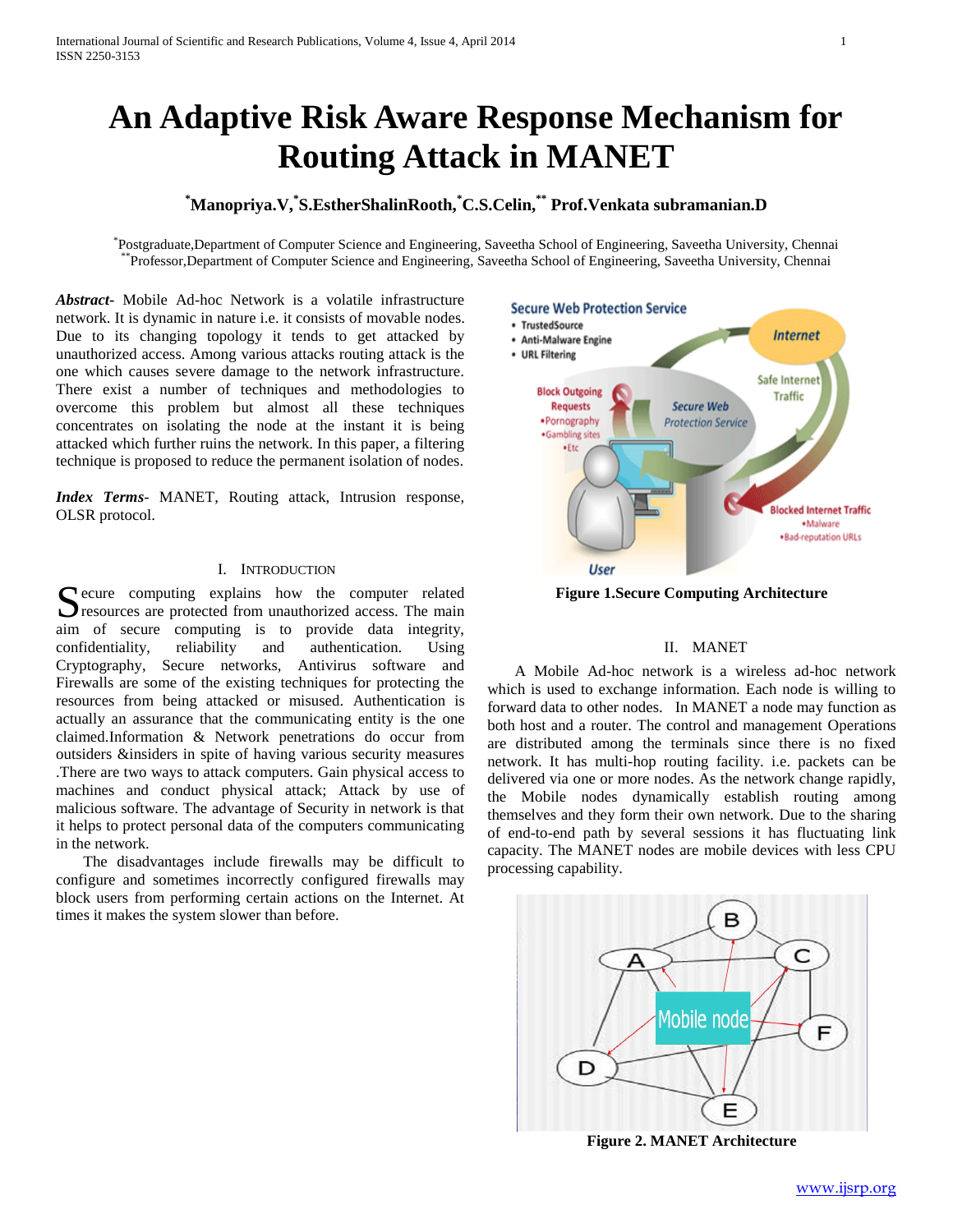Some of the cons in using Mobile Ad-hoc Network are Routing, Security and Reliability, Quality of Service, Internetworking and Power Consumption. Among these the major issue is establishing security within the network.

## **APPROACHES FOR PROTECTING MOBILE AD-HOC NETWORKS:**

 **A. Reactive approach:** Seeks to detect security threats and react accordingly.

 **B. Proactive approach:** Attempts to prevent an attacker from launching attacks through various cryptographic techniques with the help of a protocol misbehaving nodes can be identified and make them unable to interfere with routing. Some of the schemes are neighbor-monitoring, trust-building, and clusterbased voting schemes which are used to detect and report the malicious activity in ad hoc networks.

#### III. ROUTING ATTACK

 Routing attack affects the routing in the network. This can be done by impersonation, modification, fabrication and replay. The following table represents the types of routing attack and the necessary measures to overcome it.

 The following two incidents are one of the biggest security breach occurred because of incorrect routing messages being propagated across the Internet.

### **a. YouTube blockage by Pakistan Telecom**

 In February 2008, Pakistan Telecom filtered access to YouTube, by sending new routing information via Border Gateway Protocol to PCCW, an ISP in Hong Kong that propagated the false routing information across the Internet.

### **b. ICANN's server attack**

 The Internet Corporation for Assigned Names and Numbers (ICANN) screwed up in November 2007 when it renumbered the DNS root server "L" that it operates. By May 2008, ICANN had all the fake L root servers turned off.

| S. | <b>NAME</b>  | <b>DESCRIPTIO</b>               | <b>COUNTER</b>              |
|----|--------------|---------------------------------|-----------------------------|
| N  | OF           | N                               | <b>MEASURES</b>             |
| Ω  | <b>THE</b>   |                                 |                             |
|    | <b>ATTAC</b> |                                 |                             |
|    | K            |                                 |                             |
| 1  | Floodin      | Exhaust                         | Calculate<br>rate<br>οf     |
|    | g attack     | network                         | neighbors RREQs, block      |
|    |              | resources,                      | if they exceed threshold    |
| 2  | <b>Black</b> | Attacking node                  | Introduce<br>route          |
|    | hole         | fake<br>returns                 | confirmation<br>requests    |
|    | attack       | routing                         | <b>CREQ</b><br>and<br>route |
|    |              | information,                    | confirmations<br>reply      |
|    |              | causing<br>the                  | <b>CREP</b>                 |
|    |              | source node to                  |                             |
|    |              | choice a route                  |                             |
|    |              | through it, the                 |                             |
|    |              | attacker<br>can                 |                             |
|    |              | then misuse or                  |                             |
|    |              | drop messages                   |                             |
|    |              | as it sees fit.                 |                             |
| 3  | Link         | Attacker<br>does                | Nodes listen for the TC     |
|    | Withhol      | not advertise a                 | message from the MPR        |
|    | d attack     | link<br>to<br>a                 | node they selected, if      |
|    |              | specific node or                | they do not hear one that   |
|    |              | group of nodes                  | MPR<br>node<br>is<br>rated  |
|    |              |                                 | suspicious and additional   |
|    |              |                                 | MPR nodes are selected.     |
|    |              |                                 |                             |
| 4  | Link         | attacking<br>A                  | Equip nodes with GPS        |
|    | Spoofin      | advertises<br>link              | and calculate whether       |
|    | g attack     | links to non-                   | two nodes could really      |
|    |              | neighbors, by                   | have a link.                |
|    |              | faking links to                 |                             |
|    |              | two-hop<br>the                  |                             |
|    |              | neighbors<br>and                |                             |
|    |              | become<br>can<br>one of its MPR |                             |
|    |              |                                 |                             |
|    |              | nodes, and then<br>manipulate   |                             |
|    |              | traffic.                        |                             |
|    |              |                                 |                             |
| 5  | Colludi      | Two colluding                   | An<br>acknowledgment        |
|    | ng Mis-      | attackers                       | system could detect this    |
|    | relay        | modify or drop                  | but<br>will<br>increase     |
|    | attack       | packets                         | overhead.                   |
|    |              |                                 |                             |

#### **Table 1.Routing Attacks and Counter measures**

#### IV. PROPOSED WORK

 To avoid the network partition due to isolation of malicious node, Extended Dempster Shafer mathematical theory and its associated properties are used. Following are the steps involved in the risk aware response mechanism.